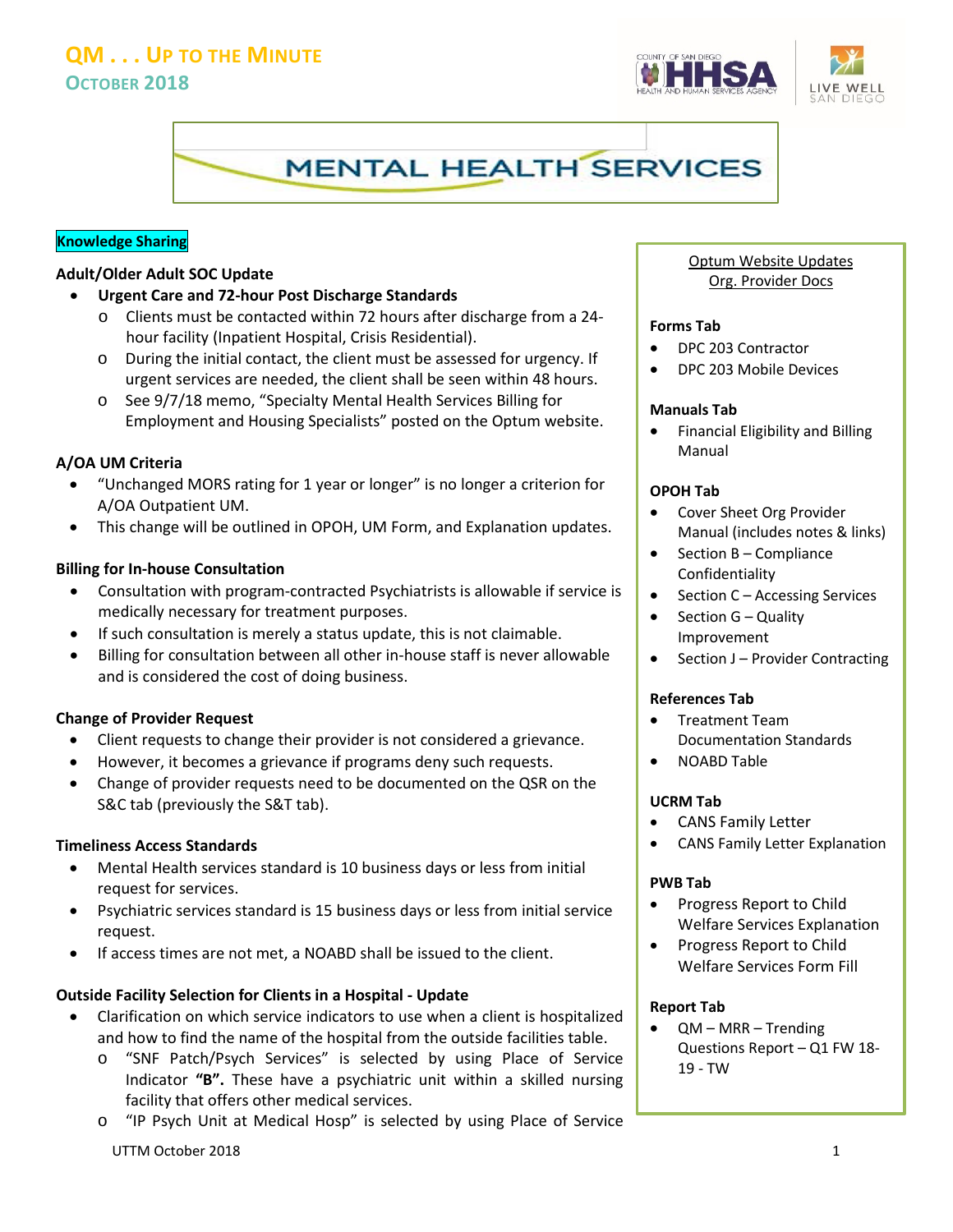# **QM . . . UP TO THE MINUTE OCTOBER 2018**



Indicator **"D"**. These are hospitals that have a psychiatric unit within a hospital that offers other medical services.

- o "IMD/State Hospital" is selected by using Place of Service Indicator **"K".**
- o "IP Free Standing Psych Hosp" is selected by using Place of Service Indicator **"N"**. These facilities provide psychiatric care services only. They do not provide medical treatment to supplement their services.
- o After selecting the appropriate place of service by hospital type, select the name of the Hospital or IMD from the "Outside Facility" table.
- o Enter the letters **"HOS"** to go to the listed hospitals or **"IMD"** to go the IMD listings.

## **Pathways to Well-Being**

- Progress Report to Child Welfare Services bulletin, revised Progress Report to Child Welfare Services form, and explanation were emailed to Program Managers on 10/4/18.
- Date changes for the Pathways to Well-Being and Continuum of Care Reform six-hour training:

## **December 6, 2018 has been CANCELLED**

**February 7, 2019** 

**May 22, 2019**

## **June 13, 2019 has been ADDED**

## **Note: Courses scheduled from 9 a.m. to 4 p.m.**

The focus of the training is an overview of collaborative care with youth and families served by Behavioral Health Service (BHS) providers, along with specific information pertaining to the BHS provider role in the Child and Family Team (CFT). The training will focus upon different sectors including BHS, Child Welfare Services, Probation, Youth/Family, and the roles and responsibilities of CFT participants in both Enhanced Services CFT meetings and Continuum of Care Reform CFT meetings.

Providers are strongly encouraged to attend and will receive six continuing education credits upon completion. Attendees must complete required prerequisites prior to registration. Please visit: <https://theacademy.sdsu.edu/programs/bheta/pathways/pathways-training-schedule/>

#### **Information Reminder**

- Disseminate PWB announcements, bulletins, forms, and training schedules to your clinical and quality control staff.
- PWB announcements, bulletins, forms, explanation sheets, and training announcements/material along with contact information for PWB Liaisons can be found on BHETA website: <https://theacademy.sdsu.edu/programs/BHETA/pathways/>

## **Management Information System (MIS)**

• In case you haven't found it, there is a new ARF form for Group requests. It is posted on RegOnline under Downloadable Forms. The Group ARF is used only for requests that pertain to all active staff, like Unit/SubUnit changes, or Terminations. We hope this is helpful for programs, and it will streamline the processes.

# • **ARF Tip of the Month:**

o Please remember that all information must be typed on the ARF form. No handwriting except for signatures and dates is allowed.